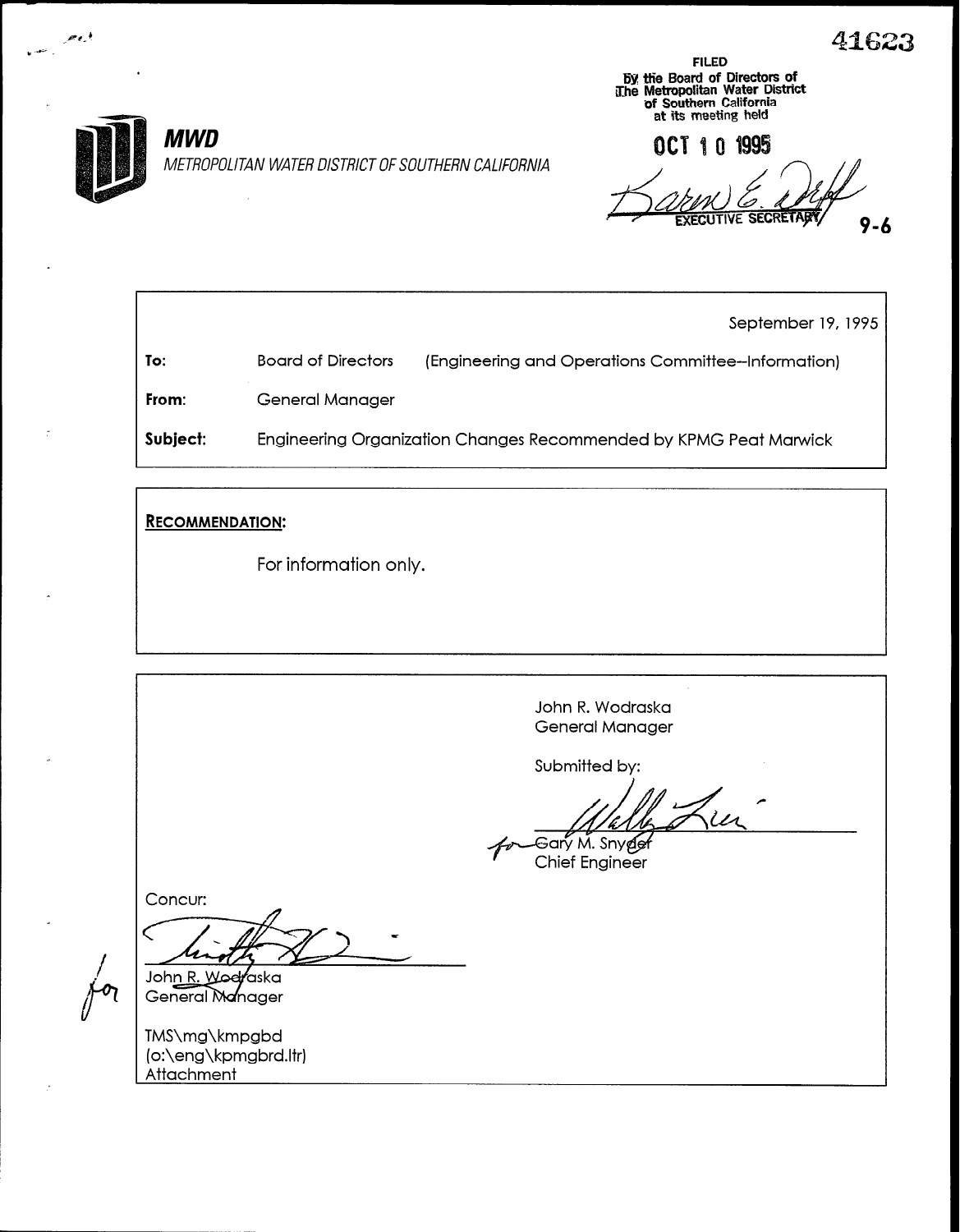## **EXECUTIVE SUMMARY:**

On June 1, 1995, KPMG Peat Marwick LLP (KPMG), a management consulting firm, submitted its findings of an organizational study of Metropolitan's Engineering Division. An executive summary of those findings was presented to the Engineering and Operations Committee on July 10, 1995. The consultant's report contained more than 50 specific recommendations which the Engineering Division has studied and begun to implement. A status report of the division's actions on the recommendations is attached.

## DETAILED REPORT:

At its September 13, 1994 meeting, your Board approved capital funding not to exceed \$275,000 for an objective assessment of the Engineering Division's organization and project management systems and procedures. Following a competitive evaluation process, KPMG Peat Marwick LLP (KPMG) was selected to conduct the study. KPMG was assisted by three consultants: Black & Veatch, Cordoba Corporation, and MARRS Services Inc. The Minority-Owned Business Enterprise (MBE) participation goal of 17 percent, as stated in the Request for Proposal, was achieved by KPMG's use of Cordoba Corporation, and the Women-Owned Business Enterprise (WBE) goal of 4 percent was exceeded by utilizing MARRS Services Inc. at 10 percent participation.

The primary focus of the KPMG study was to assess the organizational structure of the Engineering Division, as well as its utilization of project management concepts and practices. As a secondary focus, the study examined vatious aspects of human resources management, including diversity and training issues. The consultant was also requested to comment on the appropriate application of value engineering techniques within the capital improvement program.

The study required eight months to complete, during which time the consultant completed a review of relevant documents, conducted more than 80 personal interviews with staff and other individuals, and held 11 employee focus groups. The scope of the study included an analysis of the division's organizational and management structure, reporting relationships, work flow and work assignments, and span of control.

Upon receipt of KPMG's final report on June 1, 1995, Engineering staff began to study and implement recommendations contained in the study. A number of changes have already been instituted, including a reorganization of the division into a project management matrix and the appointment of two additional Assistant Chief Engineers. Other changes in structure and processes will be made in succeeding months.